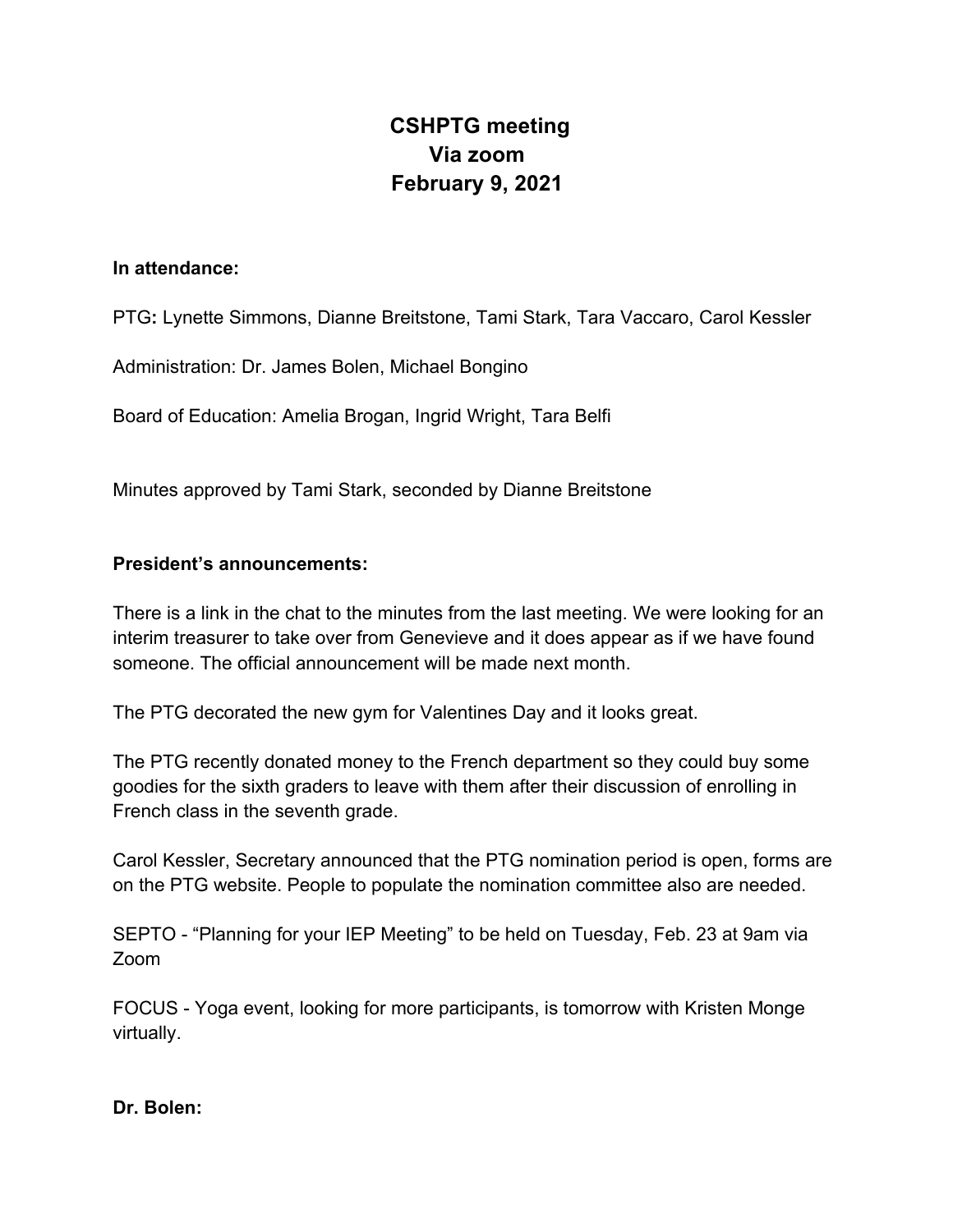Sports have begun, including high risk sports. The high risk student athletes are tested weekly. This catches asymptomatic students. They go back 48 hours. They are unable to test during the week due to logistics with in person classroom time. The seasons this year are nine week seasons.

A parent commented that their child feels the plastic shields being used are now scratched and foggy and she can't see through them well. Dr. Bolen responded that we don't keep plastic shields permanently at desks as that may spread germs. The school wants each child to have their own shield for the day. New ones are being ordered that are more sturdy and scratch less. We usually get 6 to 10 weeks out of the current ones before they need to be retired. Some students in the classroom will go on Zoom to see the board.

The National Honor Society advisers are having a Zoom tonight at 7. There is a 20 hour per year commitment, but this year this is no longer a hard and fast rule. Opportunities are hard to find and may be cancelled. Attempts to engage in community service are now being counted also.

Dr. Bolen has been doing in person classroom observation to make sure the teachers are engaging the virtual students.

Will Regents be cancelled this year? The board of regents meets the first week of every month. This month they met but did not comment as to whether or not the regents is going forward. Perhaps they will make an announcement in March. Dr. Bolen feels they will not be held. Last year they waited until the last moment to announce the exams were cancelled. If there are no regents exams those days will become school days.

Dr. Bolen has a call at 1 PM today with the College Board about the AP exams. On Friday he has a call with the Nassau County principals to discuss what their schools will be doing. They've opened up three testing windows, the first two weeks in May which is not virtual, two weeks later will be the second testing window which is some on line and some paper and pencil, the third testing window is at the end of June which will be primarily online, but paper and pencil testing will be AP French, AP Spanish and Music Theory.

Any other exams will be online. Very difficult to get substitute teachers for proctoring now. There will be AP exams this year. Students have a choice taking AP virtually or in person at certain times. He'll find out more information today at 1pm.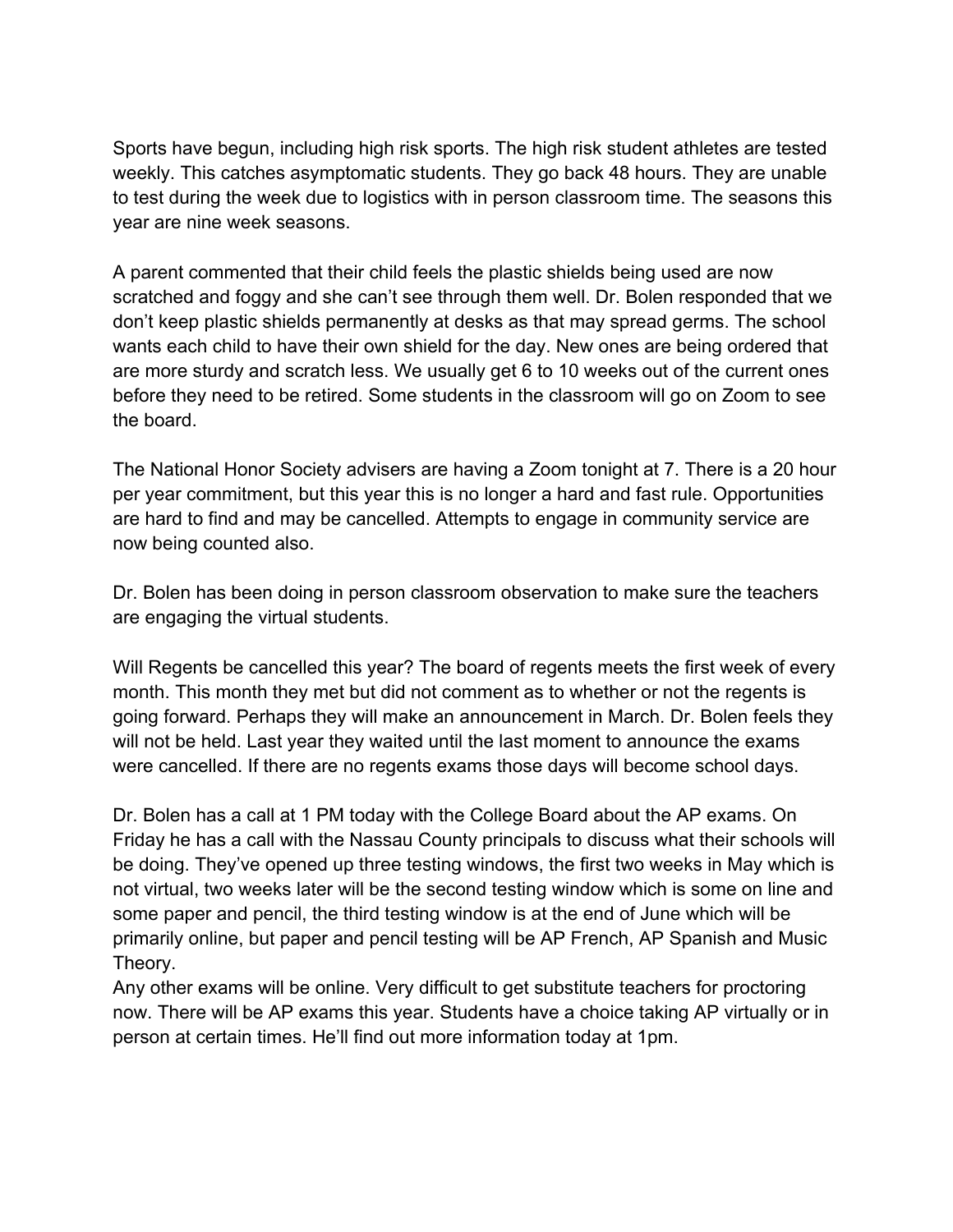## **Mr. Bongino:**

A lot of changes to the athletic program are occurring daily. They are now scheduling Covid testing by team for high-risk sports. Testing will take place on Monday the 15th. Each team gets a time slot of 60 to 90 minutes, depending on how large the team is. The student-athletes have the option of testing on their own, not through the school. The school is trying to link the tests closely to each team's practice.

During games there will be a supervisor taking the temperature of all the players and officials when they enter the gym. The away team will have a designated area to sit in a socially distant manner, as will the officials. The games are live streamed. Locker rooms will not be used, the players will arrive ready to play. There are separate balls for the visiting team and the home team. Basketball will have four game balls, a new ball will be used each quarter. Once the game concludes everything will be cleaned. He has discussed the proper protocols with the custodians. Athletes will be escorted out after the game. Two buses will be used for away games due to safety protocols.

He is trying to minimize groupings and contact as much as possible. Masks are on during practice. In competition, by state guidelines, the masks do not have to be worn, however the school is strongly encouraging that masks stay on. The game won't be stopped if the mask comes off or slips below the player's nose. Mr. Bongino is strongly encouraging among the coaches frequent substitutions due to mask wearing. This is for all sports, not just high risk. No handshakes will occur at the end of the games, waving is being substituted. There are now seating charts on buses and benches. Must sit staggered. Wrestling mats are cleaned three times (beginning, middle and end of matches). All uniforms must be washed each time worn. Fall sports begin March 1. There will be date changes depending upon the weather. Boys golf and girls tennis may be postponed due to snow.

Junior high — modified sports begin March 22, and we will be playing all fall sports and all spring sports. Information about Family ID for Jr High will be coming out on Feb 22. High school spring sports season begins April 2, and junior high spring sports season begins May 3.

The only two other sports in a holding pattern is ice hockey and crew. Ice hockey has not yet begun due to the club league. When we receive a schedule from the Nassau county club hockey association hockey will start. Hopeful for a spring season for crew. That sport that is not covered under the county school athletic program either so he's awaiting notification of plans. There will be no travel with crew off Long Island, so he's looking to potentially have some regattas locally between neighboring school districts.